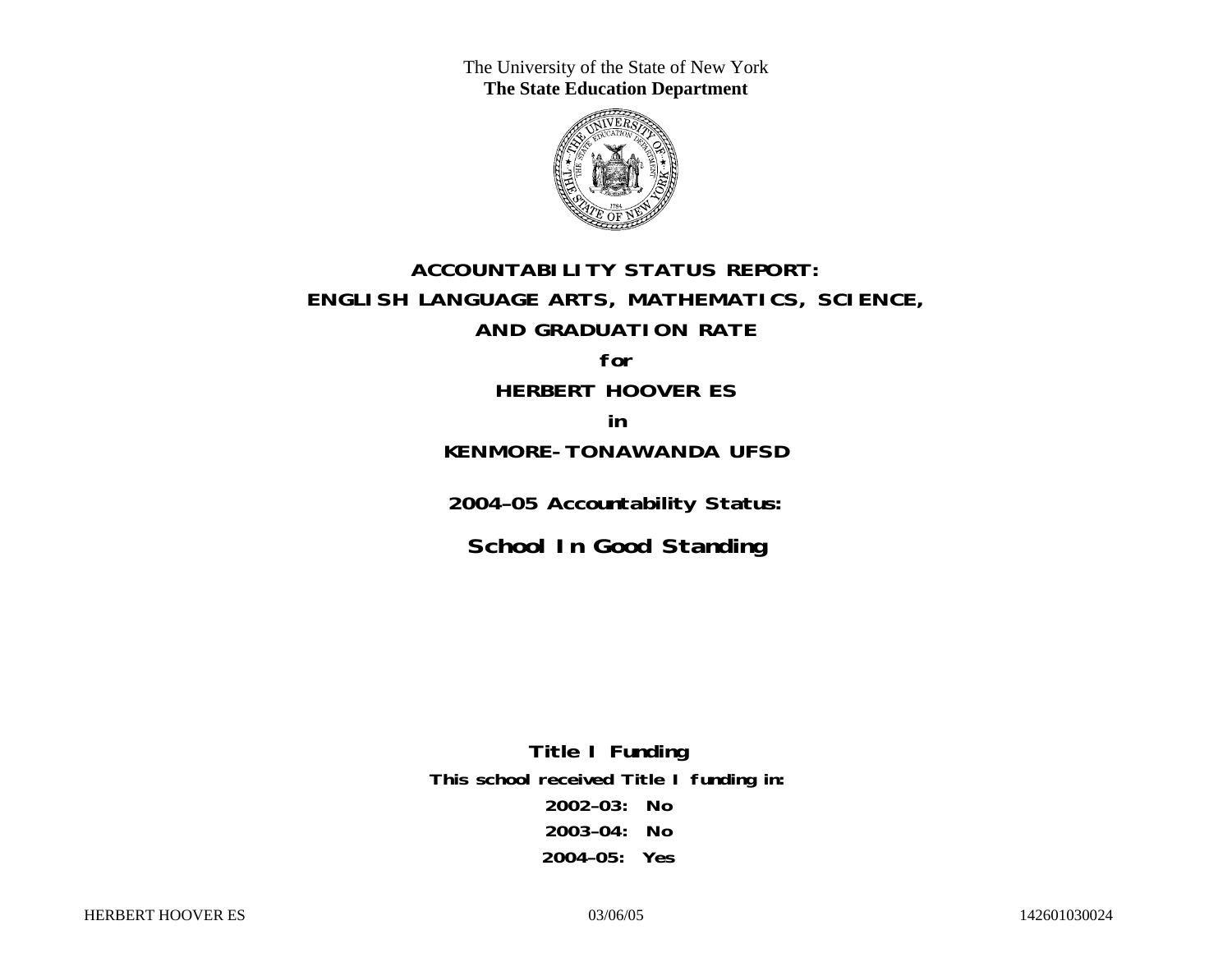### **School Accountability Status Categories**

The list below defines the school status categories under New York State's school accountability system, which is divided into a Federal Title I component and a State component. A school that does not receive Title I funding in a school year does not have a federal status in that year. Schools receiving Title I funds that are not in good standing must provide school choice for their students; those in need of improvement year 2 and beyond must also provide Supplemental Education Services to eligible students. Other consequences for schools not in good standing can be found at: **www.emsc.nysed.gov/deputy/nclb/accountability/siinfo.htm**. To be removed from any improvement status, a school must make Adequate Yearly Progress (AYP) in the grade and subject for which it was identified for two consecutive years, or in the case of a School Under Registration Review, achieve the performance targets established for the school by the Commissioner.

**School in Good Standing:** A school is considered to be in good standing if it has not been identified as a School in Need of Improvement, Requiring Corrective Action, Planning for Restructuring, or Requiring Academic Progress, or as a School Under Registration Review.

**School Requiring Academic Progress:** Under the State component of New York's accountability system, a school that does not make AYP in the same grade and subject for two consecutive years is considered a School Requiring Academic Progress (Year 1) for the following year. In each succeeding year that the school fails to make AYP, the year designation is incremented by one.

**School in Need of Improvement (Year 1):** A school that has not made AYP for two consecutive years in the same grade and subject while receiving Title I funds is considered a School in Need of Improvement (Year 1) for the following year.

**School in Need of Improvement (Year 2):** A School in Need of Improvement (Year 1) that does not make AYP in the grade and subject for which it was identified while receiving Title I funds is considered a School in Need of Improvement (Year 2) for the following year.

**School Requiring Corrective Action:** A School in Need of Improvement (Year 2) that does not make AYP in the grade

and subject for which it was identified while receiving Title I funds is considered a School Requiring Corrective Action for the following year.

**School Planning for Restructuring:** A School Requiring Corrective Action that does not make AYP in the grade and subject for which it was identified while receiving Title I funds is considered a School Planning for Restructuring for the following year.

**School Restructuring:** A School Planning for Restructuring that does not make AYP in the grade and subject for which it was identified while receiving Title I funds is considered a School Restructuring for the following year.

**School Under Registration Review (SURR):** Schools that are farthest from the State standard and that have been determined by the Commissioner to be most in need of improvement are Schools Under Registration Review. These schools must achieve performance targets specified by the Commissioner of Education in their area(s) of identification within a prescribed timeframe or risk having their registration revoked by the Board of Regents.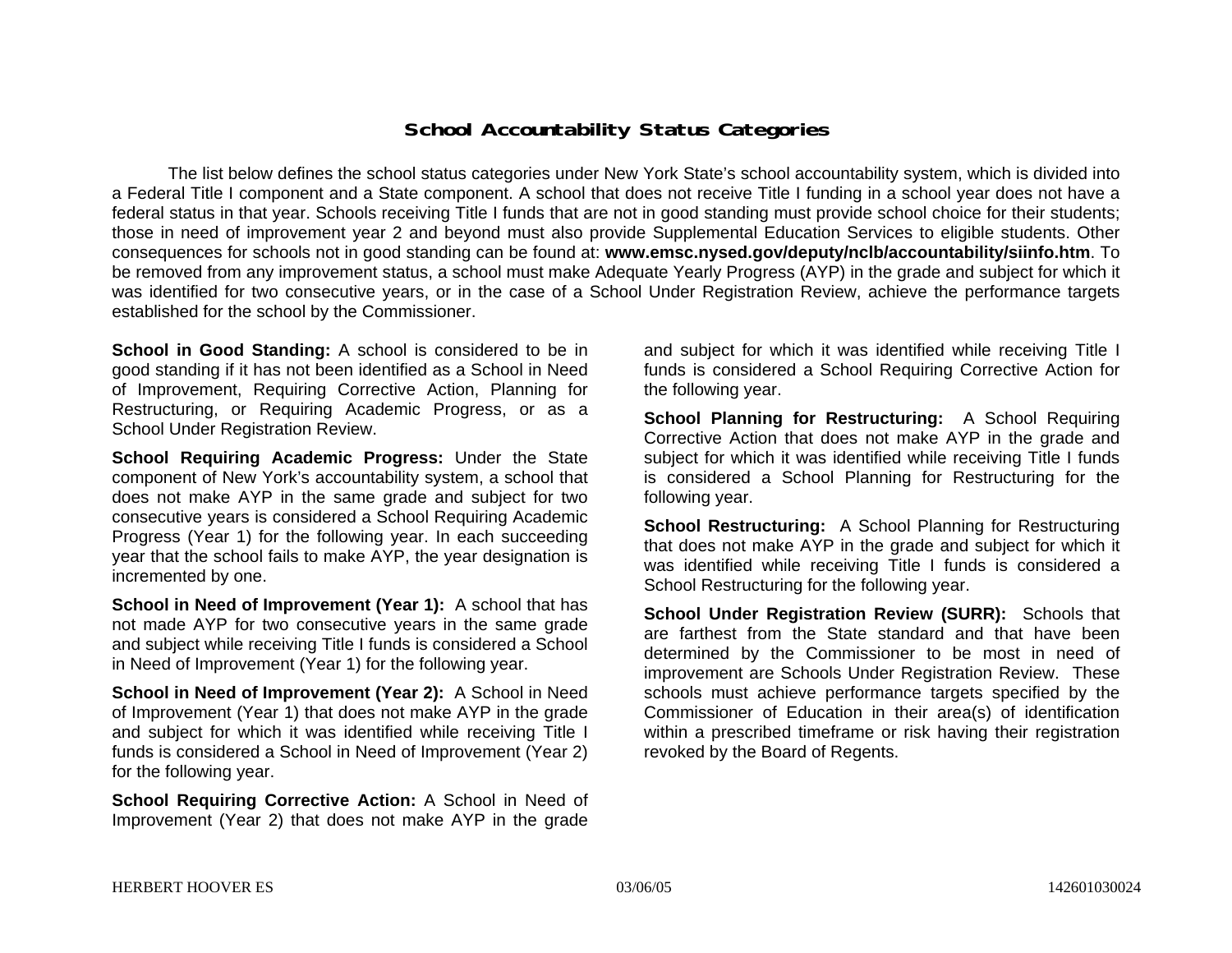# **Elementary-Level English Language Arts**

Definitions of terms, such as Performance Index and Effective Annual Measurable Objective (AMO), are in the glossary, which is the last page of this report.

#### **For a school or a district to make Adequate Yearly Progress (AYP) in 2003–04, every accountability group must make.**

**For an accountability group to make AYP in 2003–04, it must** 

- 1. meet the 95 percent participation requirement (*2003–04 Participation*), *and*
- 2. *either* meet its Effective AMO *or* make safe harbor (*2003–04 Performance* and *Standards*).

To meet the participation requirement, 95 percent of the grade 4 enrollment in each accountability group with 40 or more students must be tested. To meet the Effective AMO, the Performance Index for each group with 30 or more continuously enrolled students must equal or exceed the Effective AMO. To make safe harbor, the Performance Index of each of these groups must equal or exceed its ELA safe harbor target *and* the group must meet the elementary-level science qualification for safe harbor. (See the elementary-level science page of this report for further information on meeting the science qualification for safe harbor.)

*ELA Safe Harbor Targets:* The elementary-level 2003–04 ELA Safe Harbor Target is calculated by using the following equation: 2002–03 PI + (200 – the 2002–03 PI) <sup>×</sup> 0.10. The 2004–05 ELA Safe Harbor Target is calculated by using the following equation: 2003–04 PI + (200 – the 2003–04 PI)  $\times$  0.10. The 2004–05 target is provided for groups whose PI was below the Effective AMO in 2003–04.

| <b>Accountability Group</b>       | 2003-04 Participation* |                                    | 2003-04 Performance**                                   |                      | 2003-04 Standards |                                     |                                                           |                                                          | $2004 - 05$                                       |
|-----------------------------------|------------------------|------------------------------------|---------------------------------------------------------|----------------------|-------------------|-------------------------------------|-----------------------------------------------------------|----------------------------------------------------------|---------------------------------------------------|
|                                   | Grade 4<br>Enrollment  | Percent of<br>Enrollment<br>Tested | Count of<br>Continuously<br>Enrolled<br><b>Students</b> | Performance<br>Index | Effective<br>AMO  | <b>ELA Safe</b><br>Harbor<br>Target | Met the<br>Science<br>Qualification<br>for Safe<br>Harbor | <b>Made</b><br><b>AYP</b> in<br><b>ELA</b> in<br>2003-04 | <b>ELA Safe</b><br><b>Harbor</b><br><b>Target</b> |
| All Students                      | 103                    | 100%                               | 101                                                     | 180                  | 113               |                                     |                                                           | <b>YES</b>                                               |                                                   |
| <b>Students with Disabilities</b> | 6                      |                                    | 6                                                       |                      |                   |                                     |                                                           |                                                          |                                                   |
| American Indian/Alaskan Native    |                        |                                    |                                                         |                      |                   |                                     |                                                           |                                                          |                                                   |
| Black                             |                        |                                    |                                                         |                      |                   |                                     |                                                           |                                                          |                                                   |
| Hispanic                          | $\overline{2}$         |                                    | $\overline{2}$                                          |                      |                   |                                     |                                                           |                                                          |                                                   |
| Asian or Pacific Islander         | 2                      |                                    | 2                                                       |                      |                   |                                     |                                                           |                                                          |                                                   |
| White                             | 99                     | 100%                               | 97                                                      | 181                  | 113               |                                     |                                                           | <b>YES</b>                                               |                                                   |
| <b>Limited English Proficient</b> |                        |                                    |                                                         |                      |                   |                                     |                                                           |                                                          |                                                   |
| Economically Disadvantaged        | 37                     |                                    | 36                                                      | 167                  | 107               |                                     |                                                           | <b>YES</b>                                               |                                                   |
| <b>Final AYP Determination</b>    |                        |                                    |                                                         |                      |                   |                                     |                                                           | <b>YES</b>                                               |                                                   |

\*Students who were excused from testing for medical reasons are not included in the enrollment count. If the participation rate of an accountability group fell below 95 percent in 2003–04, the enrollment shown is the sum of 2002–03 and 2003–04 enrollments and the percent tested is the weighted average of the participation rates over those two years. \*\*For schools with fewer than 30 continuously enrolled tested students in 2003–04, data for 2002–03 and 2003–04 were combined to determine counts and PIs.

\*\*\*Groups with a "\*\*\*" are not required to meet the science qualification for safe harbor to make safe harbor in English and mathematics because fewer than 30 students in the group were administered the science test.

#### **State accountability status in elementary-level English language arts: School In Good Standing**

**Title I accountability status in elementary-level English language arts: School In Good Standing**

HERBERT HOOVER ES 03/06/05 142601030024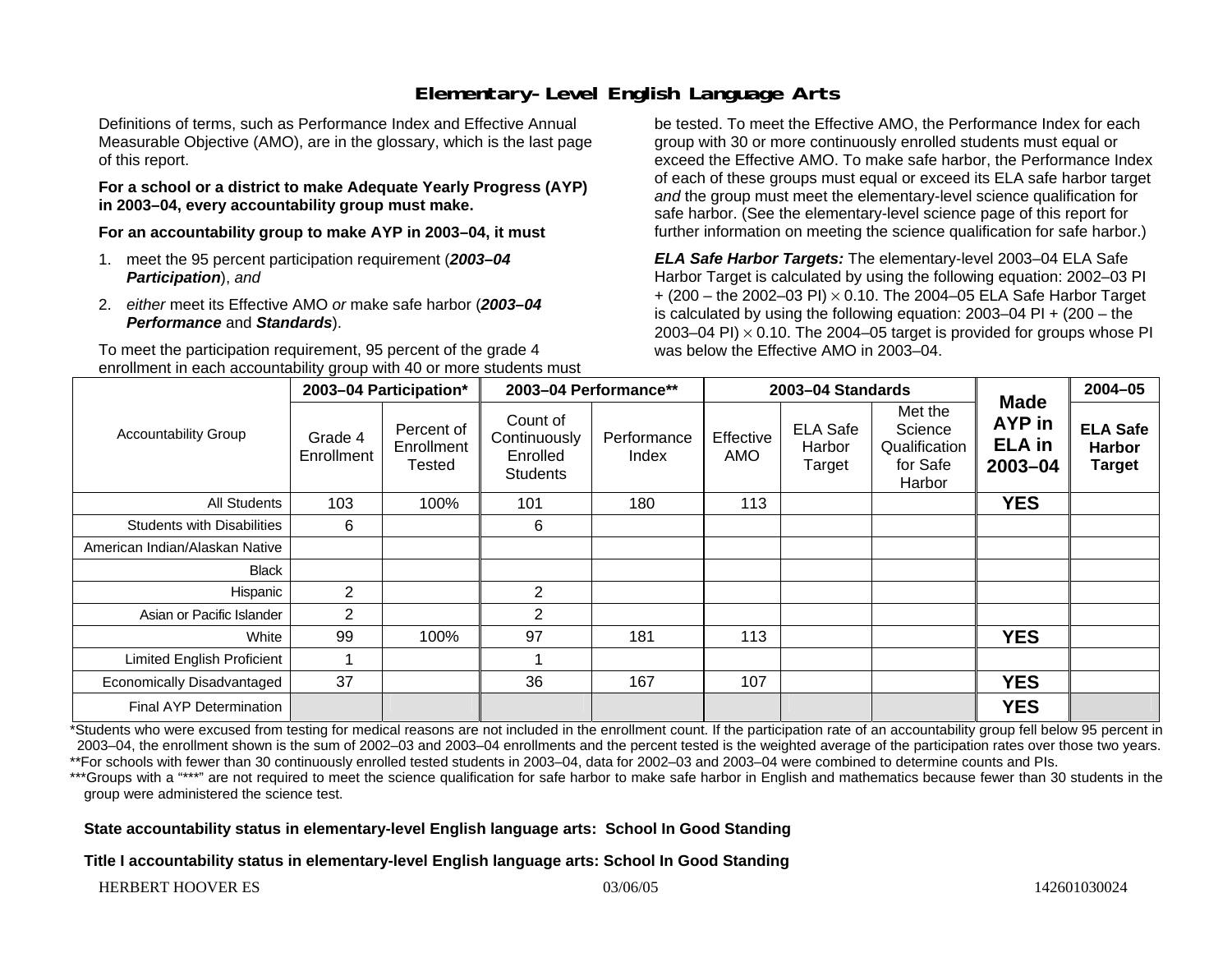## **Elementary-Level Mathematics**

Definitions of terms, such as Performance Index and Effective Annual Measurable Objective (AMO), are in the glossary, which is the last page of this report.

**For a school or a district to make Adequate Yearly Progress (AYP) in 2003–04, every accountability group must make AYP.** 

**For an accountability group to make AYP in 2003–04, it must** 

- 1. meet the 95 percent participation requirement (*2003–04 Participation*), *and*
- 2. *either* meet its Effective AMO *or* make safe harbor (*2003–04 Performance* and *Standards*).

To meet the participation requirement, 95 percent of the grade 4 enrollment in each accountability group with 40 or more students must be tested. To meet the Effective AMO, the Performance Index for each group with 30 or more continuously enrolled students must equal or exceed the Effective AMO. To make safe harbor, the Performance Index of each of these groups must equal or exceed its math safe harbor target *and* the group must meet the elementary-level science qualification for safe harbor. (See the elementary-level science page of this report for further information on meeting the science qualification for safe harbor.)

*Math Safe Harbor Targets:* The elementary-level 2003–04 Math Safe Harbor Target is calculated by using the following equation: 2002–03 PI + (200 – the 2002–03 PI) <sup>×</sup> 0.10. The 2004–05 Math Safe Harbor Target is calculated by using the following equation: 2003–04 PI + (200 – the 2003–04 PI)  $\times$  0.10. The 2004–05 target is provided for groups whose PI was below the Effective AMO in 2003–04.

| <b>Accountability Group</b>       | 2003-04 Participation* |                                    | 2003-04 Performance**                                   |                      | 2003-04 Standards |                               |                                                           |                                                        | 2004-05                                            |
|-----------------------------------|------------------------|------------------------------------|---------------------------------------------------------|----------------------|-------------------|-------------------------------|-----------------------------------------------------------|--------------------------------------------------------|----------------------------------------------------|
|                                   | Grade 4<br>Enrollment  | Percent of<br>Enrollment<br>Tested | Count of<br>Continuously<br>Enrolled<br><b>Students</b> | Performance<br>Index | Effective<br>AMO  | Math Safe<br>Harbor<br>Target | Met the<br>Science<br>Qualification<br>for Safe<br>Harbor | <b>Made</b><br><b>AYP</b> in<br>Math in<br>$2003 - 04$ | <b>Math Safe</b><br><b>Harbor</b><br><b>Target</b> |
| All Students                      | 104                    | 100%                               | 100                                                     | 193                  | 126               |                               |                                                           | <b>YES</b>                                             |                                                    |
| <b>Students with Disabilities</b> | 7                      |                                    | 6                                                       |                      |                   |                               |                                                           |                                                        |                                                    |
| American Indian/Alaskan Native    |                        |                                    |                                                         |                      |                   |                               |                                                           |                                                        |                                                    |
| <b>Black</b>                      |                        |                                    |                                                         |                      |                   |                               |                                                           |                                                        |                                                    |
| Hispanic                          | $\overline{2}$         |                                    | 2                                                       |                      |                   |                               |                                                           |                                                        |                                                    |
| Asian or Pacific Islander         |                        |                                    |                                                         |                      |                   |                               |                                                           |                                                        |                                                    |
| White                             | 101                    | 100%                               | 97                                                      | 193                  | 126               |                               |                                                           | <b>YES</b>                                             |                                                    |
| <b>Limited English Proficient</b> |                        |                                    |                                                         |                      |                   |                               |                                                           |                                                        |                                                    |
| Economically Disadvantaged        | 38                     |                                    | 35                                                      | 186                  | 120               |                               |                                                           | <b>YES</b>                                             |                                                    |
| Final AYP Determination           |                        |                                    |                                                         |                      |                   |                               |                                                           | <b>YES</b>                                             |                                                    |

\*Students who were excused from testing for medical reasons are not included in the enrollment count. If the participation rate of an accountability group fell below 95 percent in 2003–04, the enrollment shown is the sum of 2002–03 and 2003–04 enrollments and the percent tested is the weighted average of the participation rates over those two years.

\*\*For schools with fewer than 30 continuously enrolled tested students in 2003–04, data for 2002–03 and 2003–04 were combined to determine counts and PIs.

\*\*\*Groups with a "\*\*\*" are not required to meet the science qualification for safe harbor to make safe harbor in English and mathematics because fewer than 30 students in the group were administered the science test.

**State accountability status in elementary-level mathematics: School In Good Standing** 

**Title I accountability status in elementary-level mathematics: School In Good Standing**

HERBERT HOOVER ES 03/06/05 142601030024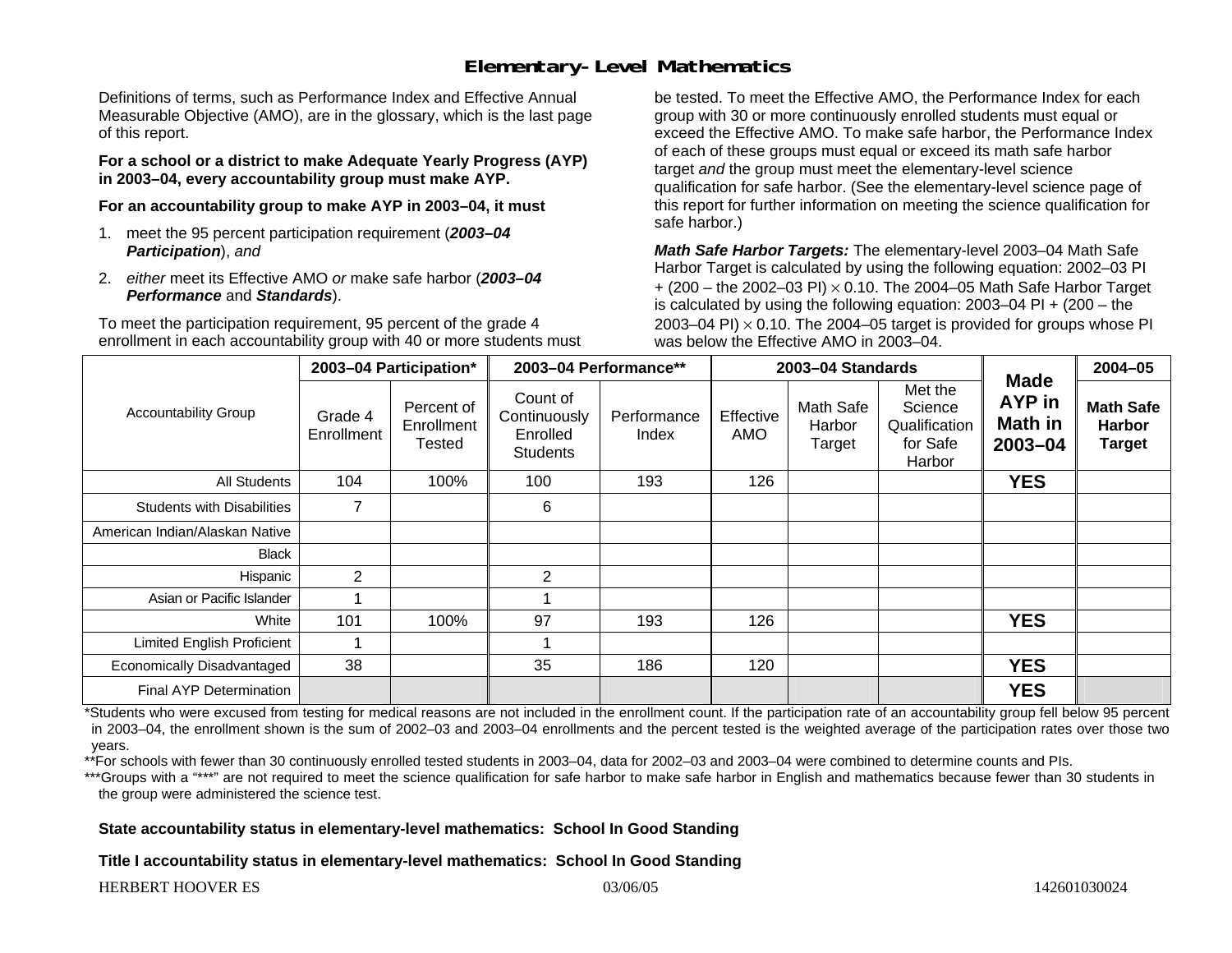## **Elementary-Level Science**

Definitions of terms, such as Progress Target and Adequate Yearly Progress (AYP), are in the glossary, which is the last page of this report.

*Made AYP in Science in 2003–04:* For a school or a district to make AYP in science, the Performance Index (PI) for the "All Students" group must equal or exceed the State Science Standard or the Science Progress Target.

*State Designated Level (SDL):* The score that students taking the elementary-level science test in 2002–03 must have equaled or exceeded on the written portion of the test to have met the State Science Standard.

*Qualification for Safe Harbor in Elementary-Level ELA and Math:* For an accountability group to be considered Qualified for Safe Harbor in Elementary-Level ELA and Math, the PI must equal or exceed the State Science Standard or the Science Progress Target in elementarylevel science for that group. Groups with fewer than 30 students tested in elementary-level science are not subject to this qualification criterion.

*Science Progress Targets:* The elementary-level 2003–04 Science Progress Target is calculated by multiplying the 2002–03 Percent At or Above SDL by two and then adding one point. The 2004–05 Science Progress Target is calculated by adding one point to the 2003–04 PI. The 2004–05 target is provided for groups whose PI was below the State Science Standard in 2003–04.

|                                   |                                                         | 2003-04 Performance* | 2003-04 Standards            |                               |                                             | 2003-04                                                                 | $2004 - 05$                   |
|-----------------------------------|---------------------------------------------------------|----------------------|------------------------------|-------------------------------|---------------------------------------------|-------------------------------------------------------------------------|-------------------------------|
| <b>Accountability Group</b>       | Count of<br>Continuously<br>Enrolled<br><b>Students</b> | Performance<br>Index | State<br>Science<br>Standard | Science<br>Progress<br>Target | <b>Made AYP</b><br>in Science<br>in 2003-04 | Qualified for<br>Safe Harbor in<br>Elementary-<br>Level ELA and<br>Math | Science<br>Progress<br>Target |
| All Students                      | 99                                                      | 198                  | 100                          |                               | <b>YES</b>                                  | <b>YES</b>                                                              |                               |
| <b>Students with Disabilities</b> | 6                                                       |                      |                              |                               |                                             |                                                                         |                               |
| American Indian/Alaskan Native    |                                                         |                      |                              |                               |                                             |                                                                         |                               |
| <b>Black</b>                      |                                                         |                      |                              |                               |                                             |                                                                         |                               |
| Hispanic                          | 2                                                       |                      |                              |                               |                                             |                                                                         |                               |
| Asian or Pacific Islander         |                                                         |                      |                              |                               |                                             |                                                                         |                               |
| White                             | 96                                                      | 198                  | 100                          |                               |                                             | <b>YES</b>                                                              |                               |
| Limited English Proficient        |                                                         |                      |                              |                               |                                             |                                                                         |                               |
| Economically Disadvantaged        | 34                                                      | 200                  | 100                          |                               |                                             | <b>YES</b>                                                              |                               |
| <b>Final AYP Determination</b>    |                                                         |                      |                              |                               | <b>YES</b>                                  |                                                                         |                               |

\*For schools with fewer than 30 continuously enrolled students in 2003–04, data for 2002–03 and 2003–04 were combined to determine counts and Performance Indices.

**State accountability status in elementary-level science: School In Good Standing** 

**Title I accountability status in elementary-level science: School In Good Standing**